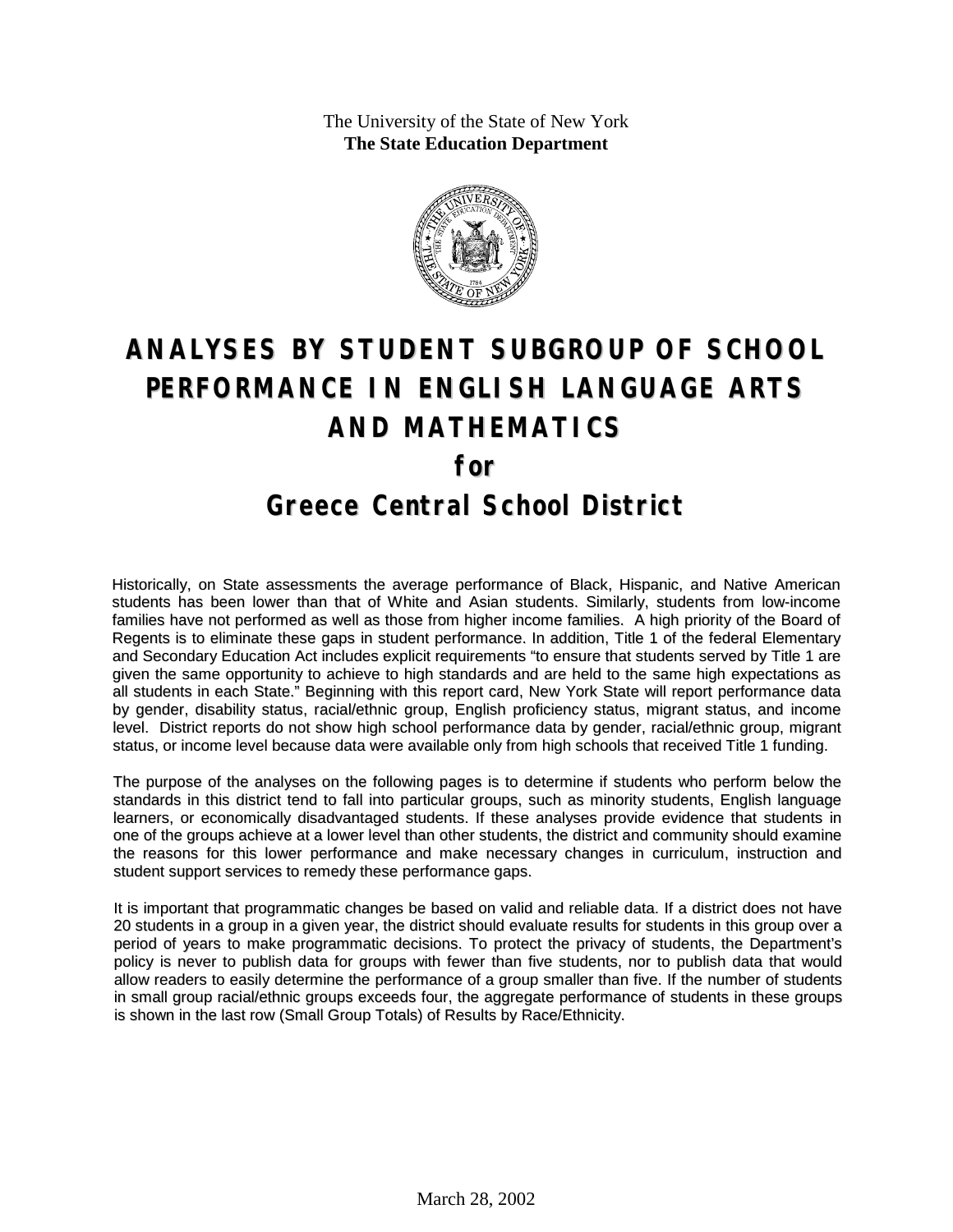# **Elementary English Language Arts**

A description of the performance levels and summary results for all general-education students and all students with disabilities can be found in the *Overview* of the New York State Report Card.

|                                          |                | <b>Percentages</b><br>of Tested |                             |                |                |              |                 |       |              |                  |
|------------------------------------------|----------------|---------------------------------|-----------------------------|----------------|----------------|--------------|-----------------|-------|--------------|------------------|
| <b>Student Subgroup</b>                  |                | <b>Not Tested</b>               |                             |                |                |              | <b>Students</b> |       |              |                  |
|                                          | <b>ALT</b>     | ELL                             | No<br>Valid<br><b>Score</b> | Level<br>1     | Level<br>2     | Level<br>3   | Level<br>4      | Total | Level<br>2-4 | Level<br>$3 - 4$ |
| Results by Race/Ethnicity                |                |                                 |                             |                |                |              |                 |       |              |                  |
| American Indian/Alaskan<br><b>Native</b> | $\mathbf 0$    | 0                               | 0                           | 1              | 2              | 3            | 0               | 6     | 83%          | 50%              |
| <b>Black</b>                             | $\mathbf 0$    | 0                               | $\mathbf{1}$                | $\overline{7}$ | 24             | 21           | 2               | 54    | 87%          | 43%              |
| Hispanic                                 | $\mathbf 0$    | 0                               | 6                           | 1              | 13             | 11           | 1               | 26    | 96%          | 46%              |
| Asian or Pacific Islander                | $\mathbf{1}$   | 0                               | 5                           | 1              | $\overline{2}$ | 12           | 2               | 17    | 94%          | 82%              |
| White                                    | 8              | $\overline{2}$                  | 25                          | 38             | 202            | 441          | 164             | 845   | 96%          | 72%              |
| Total                                    | 9              | $\overline{2}$                  | 37                          | 48             | 243            | 488          | 169             | 948   | 95%          | 69%              |
| Small Group Totals (s)                   | 0              | 0                               | 0                           | 0              | 0              | 0            | 0               | 0     | 0%           | 0%               |
| Results by Gender                        |                |                                 |                             |                |                |              |                 |       |              |                  |
| Female                                   | $\mathbf{1}$   | $\mathbf 1$                     | 19                          | 11             | 115            | 261          | 99              | 486   | 98%          | 74%              |
| Male                                     | 8              | $\mathbf{1}$                    | 18                          | 37             | 128            | 227          | 70              | 462   | 92%          | 64%              |
| Total                                    | 9              | $\overline{2}$                  | 37                          | 48             | 243            | 488          | 169             | 948   | 95%          | 69%              |
| Results by English Proficiency Status    |                |                                 |                             |                |                |              |                 |       |              |                  |
| <b>English Proficient</b>                | $\overline{7}$ | 0                               | 34                          | s              | s              | s            | s               | 945   | s            | $\mathbf s$      |
| <b>Limited English Proficient</b>        | 2              | $\overline{2}$                  | 3                           | s              | s              | $\mathsf{s}$ | s               | 3     | s            | s                |
| Total                                    | 9              | 2                               | 37                          | 48             | 243            | 488          | 169             | 948   | 95%          | 69%              |
| Results by Income Level                  |                |                                 |                             |                |                |              |                 |       |              |                  |
| Economically<br>Disadvantaged            | $\overline{4}$ | 2                               | 14                          | 23             | 71             | 83           | 10              | 187   | 88%          | 50%              |
| Not Disadvantaged                        | 5              | 0                               | 23                          | 25             | 172            | 405          | 159             | 761   | 97%          | 74%              |
| Total                                    | 9              | $\overline{2}$                  | 37                          | 48             | 243            | 488          | 169             | 948   | 95%          | 69%              |
| Results by Migrant Status                |                |                                 |                             |                |                |              |                 |       |              |                  |
| <b>Migrant Family</b>                    | 0              | 0                               | 0                           | 0              | 0              | $\mathbf 0$  | 0               | 0     | 0%           | 0%               |
| Not Migrant Family                       | 9              | 2                               | 37                          | 48             | 243            | 488          | 169             | 948   | 95%          | 69%              |
| Total                                    | 9              | 2                               | 37                          | 48             | 243            | 488          | 169             | 948   | 95%          | 69%              |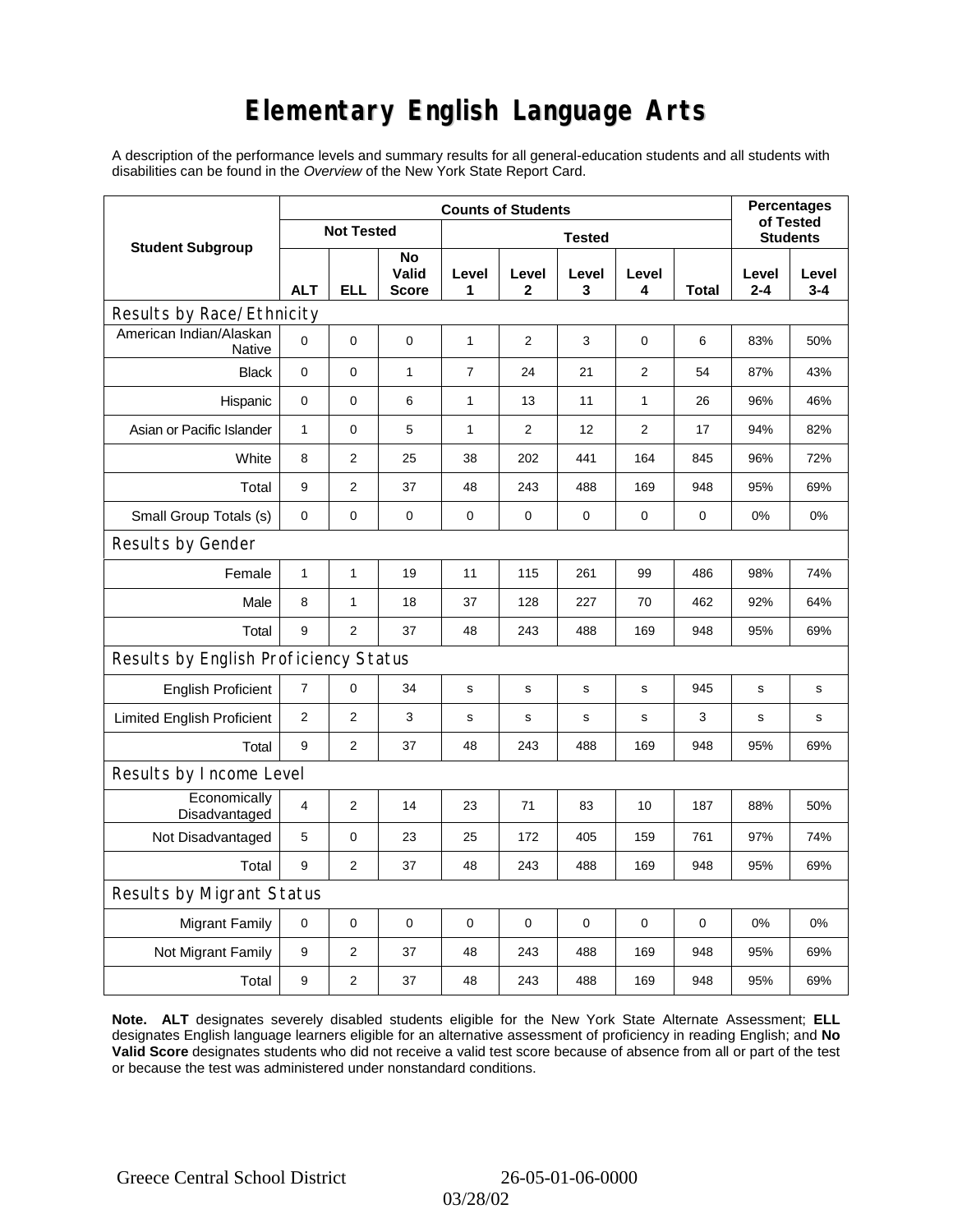# **Elementary Mathematics**

A description of the performance levels and summary results for all general-education students and all students with disabilities can be found in the *Overview* of the New York State Report Card.

|                                          | <b>Counts of Students</b> |                   |                             |              |                |                 |                |       | <b>Percentages</b><br>of Tested |                  |
|------------------------------------------|---------------------------|-------------------|-----------------------------|--------------|----------------|-----------------|----------------|-------|---------------------------------|------------------|
| <b>Student Subgroup</b>                  |                           | <b>Not Tested</b> |                             |              |                | <b>Students</b> |                |       |                                 |                  |
|                                          | <b>ALT</b>                | <b>ELL</b>        | No<br>Valid<br><b>Score</b> | Level<br>1   | Level<br>2     | Level<br>3      | Level<br>4     | Total | Level<br>$2 - 4$                | Level<br>$3 - 4$ |
| Results by Race/Ethnicity                |                           |                   |                             |              |                |                 |                |       |                                 |                  |
| American Indian/Alaskan<br><b>Native</b> | $\mathbf 0$               | 0                 | 0                           | 0            | $\overline{2}$ | 3               | 1              | 6     | 100%                            | 67%              |
| <b>Black</b>                             | $\pmb{0}$                 | 0                 | $\mathbf{1}$                | 10           | 19             | 17              | 8              | 54    | 81%                             | 46%              |
| Hispanic                                 | 0                         | $\mathbf{1}$      | 1                           | $\mathbf{2}$ | 10             | 16              | $\overline{2}$ | 30    | 93%                             | 60%              |
| Asian or Pacific Islander                | $\mathbf{1}$              | 0                 | $\overline{2}$              | $\mathbf 0$  | $\overline{4}$ | 12              | 4              | 20    | 100%                            | 80%              |
| White                                    | 9                         | 2                 | 18                          | 17           | 135            | 414             | 285            | 851   | 98%                             | 82%              |
| Total                                    | 10                        | 3                 | 22                          | 29           | 170            | 462             | 300            | 961   | 97%                             | 79%              |
| Small Group Totals (s)                   | 0                         | 0                 | 0                           | 0            | 0              | 0               | 0              | 0     | 0%                              | 0%               |
| Results by Gender                        |                           |                   |                             |              |                |                 |                |       |                                 |                  |
| Female                                   | 2                         | $\overline{2}$    | 8                           | 10           | 87             | 243             | 155            | 495   | 98%                             | 80%              |
| Male                                     | 8                         | $\mathbf{1}$      | 14                          | 19           | 83             | 219             | 145            | 466   | 96%                             | 78%              |
| Total                                    | 10                        | 3                 | 22                          | 29           | 170            | 462             | 300            | 961   | 97%                             | 79%              |
| Results by English Proficiency Status    |                           |                   |                             |              |                |                 |                |       |                                 |                  |
| <b>English Proficient</b>                | 8                         | 0                 | 21                          | s            | s              | $\mathbf S$     | s              | 957   | s                               | s                |
| <b>Limited English Proficient</b>        | $\mathbf{2}$              | 3                 | $\mathbf{1}$                | s            | s              | $\mathbf s$     | s              | 4     | $\mathbf s$                     | s                |
| Total                                    | 10                        | 3                 | 22                          | 29           | 170            | 462             | 300            | 961   | 97%                             | 79%              |
| Results by Income Level                  |                           |                   |                             |              |                |                 |                |       |                                 |                  |
| Economically<br>Disadvantaged            | $\overline{4}$            | 3                 | 10                          | 17           | 61             | 85              | 27             | 190   | 91%                             | 59%              |
| Not Disadvantaged                        | 6                         | 0                 | 12                          | 12           | 109            | 377             | 273            | 771   | 98%                             | 84%              |
| Total                                    | 10                        | 3                 | 22                          | 29           | 170            | 462             | 300            | 961   | 97%                             | 79%              |
| Results by Migrant Status                |                           |                   |                             |              |                |                 |                |       |                                 |                  |
| <b>Migrant Family</b>                    | $\mathbf 0$               | 0                 | $\pmb{0}$                   | $\pmb{0}$    | 0              | 0               | 0              | 0     | 0%                              | 0%               |
| Not Migrant Family                       | 10                        | 3                 | 22                          | 29           | 170            | 462             | 300            | 961   | 97%                             | 79%              |
| Total                                    | 10                        | 3                 | 22                          | 29           | 170            | 462             | 300            | 961   | 97%                             | 79%              |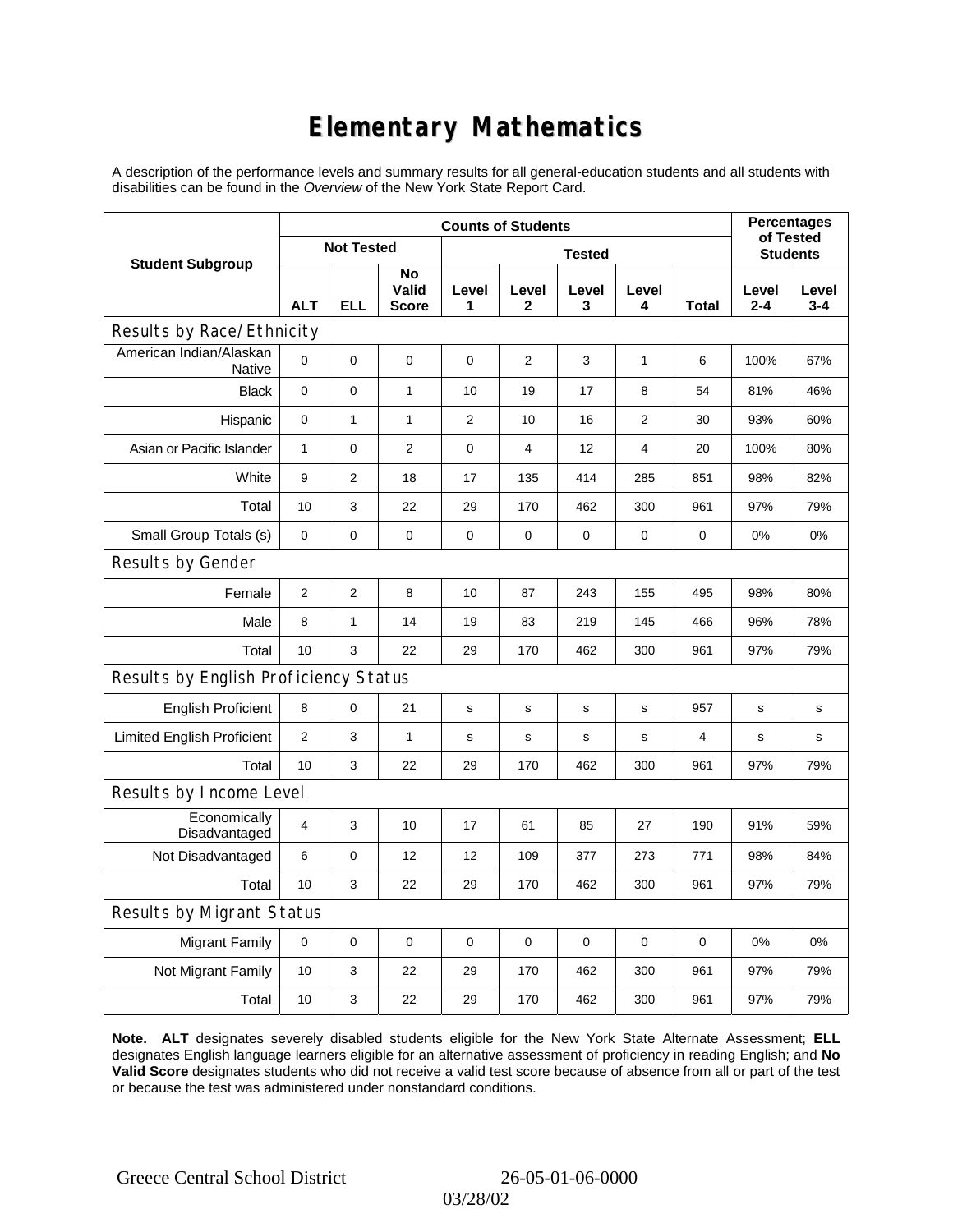### **Middle-Level English Language Arts**

A description of the performance levels and summary results for all general-education students and all students with disabilities can be found in the *Overview* of the New York State Report Card.

|                                       | <b>Counts of Students</b> |                   |                      |                |                |                |                 |                | <b>Percentages</b><br>of Tested |                  |
|---------------------------------------|---------------------------|-------------------|----------------------|----------------|----------------|----------------|-----------------|----------------|---------------------------------|------------------|
| <b>Student Subgroup</b>               |                           | <b>Not Tested</b> |                      |                |                |                | <b>Students</b> |                |                                 |                  |
|                                       | <b>ALT</b>                | <b>ELL</b>        | No<br>Valid<br>Score | Level<br>1     | Level<br>2     | Level<br>3     | Level<br>4      | <b>Total</b>   | Level<br>$2 - 4$                | Level<br>$3 - 4$ |
| Results by Race/Ethnicity             |                           |                   |                      |                |                |                |                 |                |                                 |                  |
| American Indian/Alaskan<br>Native     | 0                         | $\mathbf 0$       | $\pmb{0}$            | $\overline{2}$ | 3              | 2              | 0               | $\overline{7}$ | 71%                             | 29%              |
| <b>Black</b>                          | $\mathbf{1}$              | 0                 | 9                    | 8              | 22             | $\overline{7}$ | $\mathbf 0$     | 37             | 78%                             | 19%              |
| Hispanic                              | 0                         | 0                 | 6                    | 5              | 15             | 12             | $\mathbf 0$     | 32             | 84%                             | 38%              |
| Asian or Pacific Islander             | 0                         | 0                 | 3                    | $\pmb{0}$      | $\overline{7}$ | 13             | $\mathbf{1}$    | 21             | 100%                            | 67%              |
| White                                 | 0                         | 0                 | 46                   | 67             | 410            | 395            | 67              | 939            | 93%                             | 49%              |
| Total                                 | $\mathbf{1}$              | 0                 | 64                   | 82             | 457            | 429            | 68              | 1036           | 92%                             | 48%              |
| Small Group Totals (s)                | 0                         | 0                 | $\mathbf 0$          | $\pmb{0}$      | 0              | 0              | 0               | 0              | 0%                              | 0%               |
| Results by Gender                     |                           |                   |                      |                |                |                |                 |                |                                 |                  |
| Female                                | 0                         | $\mathsf 0$       | 35                   | 26             | 168            | 224            | 41              | 459            | 94%                             | 58%              |
| Male                                  | $\mathbf{1}$              | 0                 | 29                   | 56             | 289            | 205            | 27              | 577            | 90%                             | 40%              |
| Total                                 | $\mathbf{1}$              | 0                 | 64                   | 82             | 457            | 429            | 68              | 1036           | 92%                             | 48%              |
| Results by English Proficiency Status |                           |                   |                      |                |                |                |                 |                |                                 |                  |
| <b>English Proficient</b>             | 1                         | 0                 | 64                   | $\mathbf s$    | S              | s              | s               | 1034           | s                               | $\mathbf s$      |
| <b>Limited English Proficient</b>     | 0                         | 0                 | $\pmb{0}$            | s              | $\mathbf S$    | s              | s               | 2              | s                               | s                |
| Total                                 | $\mathbf{1}$              | 0                 | 64                   | 82             | 457            | 429            | 68              | 1036           | 92%                             | 48%              |
| Results by Income Level               |                           |                   |                      |                |                |                |                 |                |                                 |                  |
| Economically<br>Disadvantaged         | $\mathbf{1}$              | $\mathsf 0$       | 32                   | 32             | 81             | 31             | 4               | 148            | 78%                             | 24%              |
| Not Disadvantaged                     | 0                         | 0                 | 32                   | 50             | 376            | 398            | 64              | 888            | 94%                             | 52%              |
| Total                                 | $\mathbf{1}$              | $\mathbf 0$       | 64                   | 82             | 457            | 429            | 68              | 1036           | 92%                             | 48%              |
| Results by Migrant Status             |                           |                   |                      |                |                |                |                 |                |                                 |                  |
| <b>Migrant Family</b>                 | $\mathbf 0$               | 0                 | 0                    | 0              | $\mathbf 0$    | 0              | 0               | $\mathbf 0$    | 0%                              | 0%               |
| Not Migrant Family                    | 1                         | 0                 | 64                   | 82             | 457            | 429            | 68              | 1036           | 92%                             | 48%              |
| Total                                 | 1                         | 0                 | 64                   | 82             | 457            | 429            | 68              | 1036           | 92%                             | 48%              |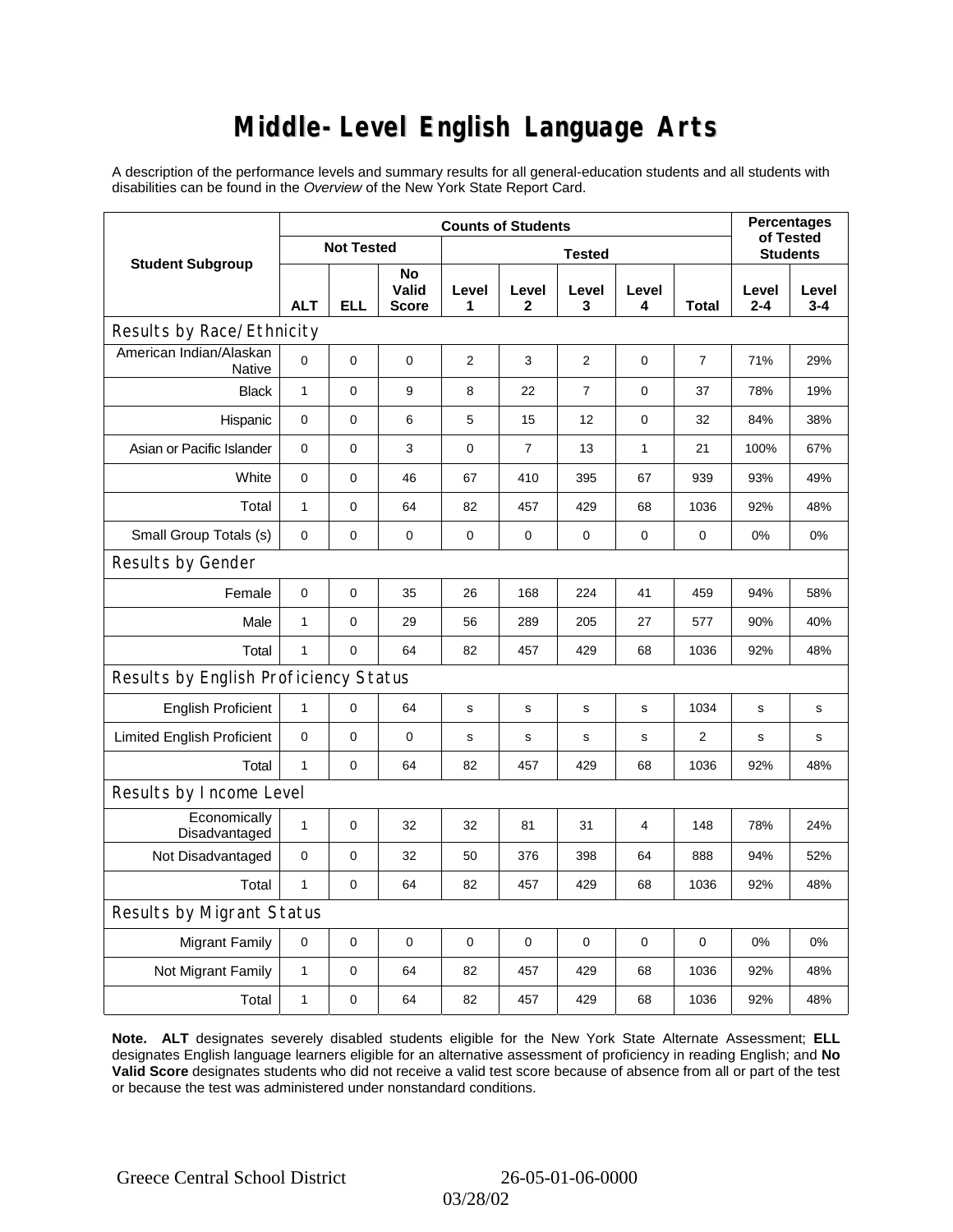### **Middle-Level Mathematics**

A description of the performance levels and summary results for all general-education students and all students with disabilities can be found in the *Overview* of the New York State Report Card.

|                                       | <b>Counts of Students</b> |                   |                             |             |                       |             |                |                 |                  | <b>Percentages</b><br>of Tested |  |
|---------------------------------------|---------------------------|-------------------|-----------------------------|-------------|-----------------------|-------------|----------------|-----------------|------------------|---------------------------------|--|
| <b>Student Subgroup</b>               |                           | <b>Not Tested</b> |                             |             |                       |             |                | <b>Students</b> |                  |                                 |  |
|                                       | <b>ALT</b>                | <b>ELL</b>        | No<br>Valid<br><b>Score</b> | Level<br>1  | Level<br>$\mathbf{2}$ | Level<br>3  | Level<br>4     | <b>Total</b>    | Level<br>$2 - 4$ | Level<br>$3 - 4$                |  |
| Results by Race/Ethnicity             |                           |                   |                             |             |                       |             |                |                 |                  |                                 |  |
| American Indian/Alaskan<br>Native     | $\mathbf 0$               | 0                 | $\mathbf 0$                 | 2           | $\overline{2}$        | 3           | 0              | $\overline{7}$  | 71%              | 43%                             |  |
| <b>Black</b>                          | $\mathbf{1}$              | 0                 | 10                          | 16          | 14                    | 5           | $\mathbf{1}$   | 36              | 56%              | 17%                             |  |
| Hispanic                              | 0                         | 0                 | 2                           | 11          | 16                    | 9           | 0              | 36              | 69%              | 25%                             |  |
| Asian or Pacific Islander             | 0                         | 0                 | $\overline{2}$              | $\mathbf 0$ | 8                     | 10          | $\overline{4}$ | 22              | 100%             | 64%                             |  |
| White                                 | $\mathbf 0$               | 0                 | 45                          | 81          | 331                   | 449         | 79             | 940             | 91%              | 56%                             |  |
| Total                                 | $\mathbf{1}$              | 0                 | 59                          | 110         | 371                   | 476         | 84             | 1041            | 89%              | 54%                             |  |
| Small Group Totals (s)                | $\mathbf 0$               | 0                 | $\pmb{0}$                   | $\mathbf 0$ | 0                     | 0           | 0              | 0               | 0%               | 0%                              |  |
| Results by Gender                     |                           |                   |                             |             |                       |             |                |                 |                  |                                 |  |
| Female                                | $\mathbf 0$               | 0                 | 31                          | 52          | 172                   | 207         | 32             | 463             | 89%              | 52%                             |  |
| Male                                  | $\mathbf{1}$              | 0                 | 28                          | 58          | 199                   | 269         | 52             | 578             | 90%              | 56%                             |  |
| Total                                 | $\mathbf{1}$              | 0                 | 59                          | 110         | 371                   | 476         | 84             | 1041            | 89%              | 54%                             |  |
| Results by English Proficiency Status |                           |                   |                             |             |                       |             |                |                 |                  |                                 |  |
| <b>English Proficient</b>             | $\mathbf{1}$              | 0                 | 58                          | s           | ${\tt S}$             | ${\tt S}$   | s              | 1040            | s                | s                               |  |
| <b>Limited English Proficient</b>     | 0                         | 0                 | $\mathbf{1}$                | s           | s                     | $\mathbf s$ | s              | $\mathbf{1}$    | $\mathbf s$      | s                               |  |
| Total                                 | $\mathbf{1}$              | 0                 | 59                          | 110         | 371                   | 476         | 84             | 1041            | 89%              | 54%                             |  |
| Results by Income Level               |                           |                   |                             |             |                       |             |                |                 |                  |                                 |  |
| Economically<br>Disadvantaged         | $\mathbf{1}$              | 0                 | 29                          | 36          | 71                    | 40          | 4              | 151             | 76%              | 29%                             |  |
| Not Disadvantaged                     | 0                         | 0                 | 30                          | 74          | 300                   | 436         | 80             | 890             | 92%              | 58%                             |  |
| Total                                 | $\mathbf{1}$              | 0                 | 59                          | 110         | 371                   | 476         | 84             | 1041            | 89%              | 54%                             |  |
| <b>Results by Migrant Status</b>      |                           |                   |                             |             |                       |             |                |                 |                  |                                 |  |
| <b>Migrant Family</b>                 | $\mathbf 0$               | 0                 | 0                           | $\mathbf 0$ | 0                     | $\mathbf 0$ | 0              | $\mathbf 0$     | 0%               | 0%                              |  |
| Not Migrant Family                    | $\mathbf{1}$              | 0                 | 59                          | 110         | 371                   | 476         | 84             | 1041            | 89%              | 54%                             |  |
| Total                                 | 1                         | 0                 | 59                          | 110         | 371                   | 476         | 84             | 1041            | 89%              | 54%                             |  |